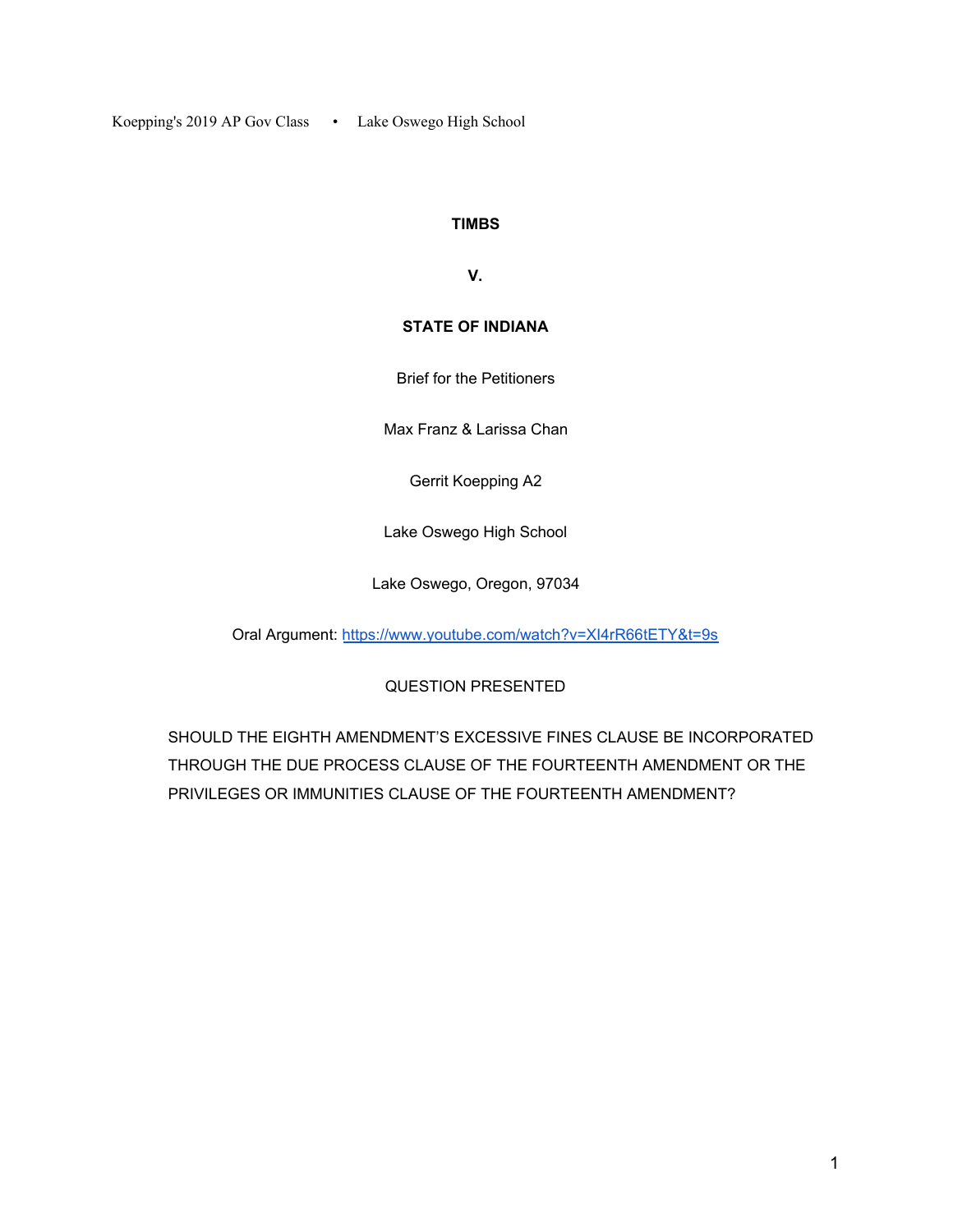## **TABLE OF CONTENTS**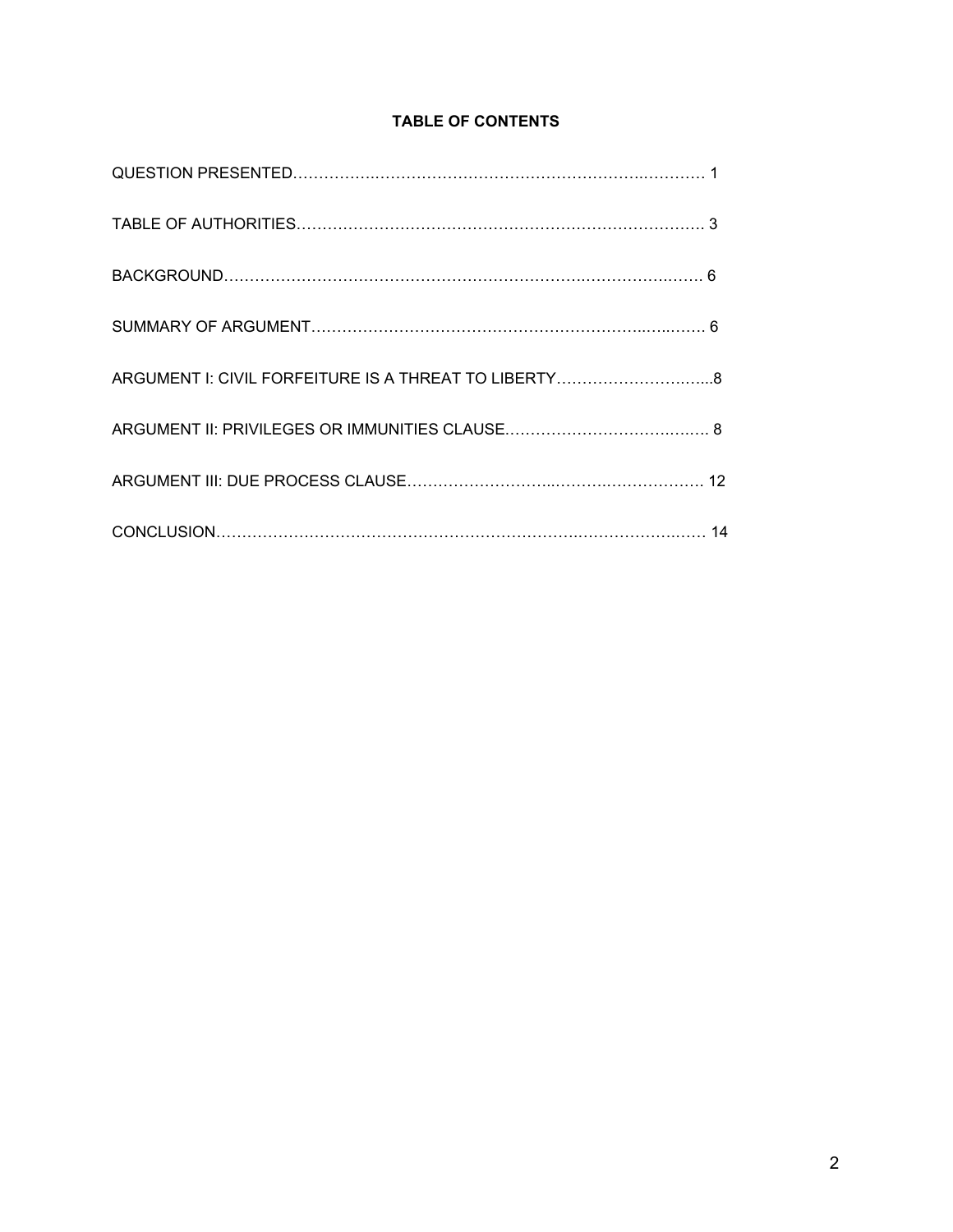## **TABLE OF AUTHORITIES**

## CASES

# Coffin v. United States,

| Corfield v. Coryell,                                      |
|-----------------------------------------------------------|
|                                                           |
| Dred Scott v. Sandford,                                   |
|                                                           |
| Barron v. Baltimore,                                      |
|                                                           |
| Slaughterhouse Cases,                                     |
|                                                           |
| Planned Parenthood of Southeastern Pennsylvania v. Casey, |
|                                                           |
| Brown v. Board of Education of Topeka,                    |
|                                                           |
| Malinski v. New York,                                     |
|                                                           |
| Klopfer v. North Carolina,                                |
|                                                           |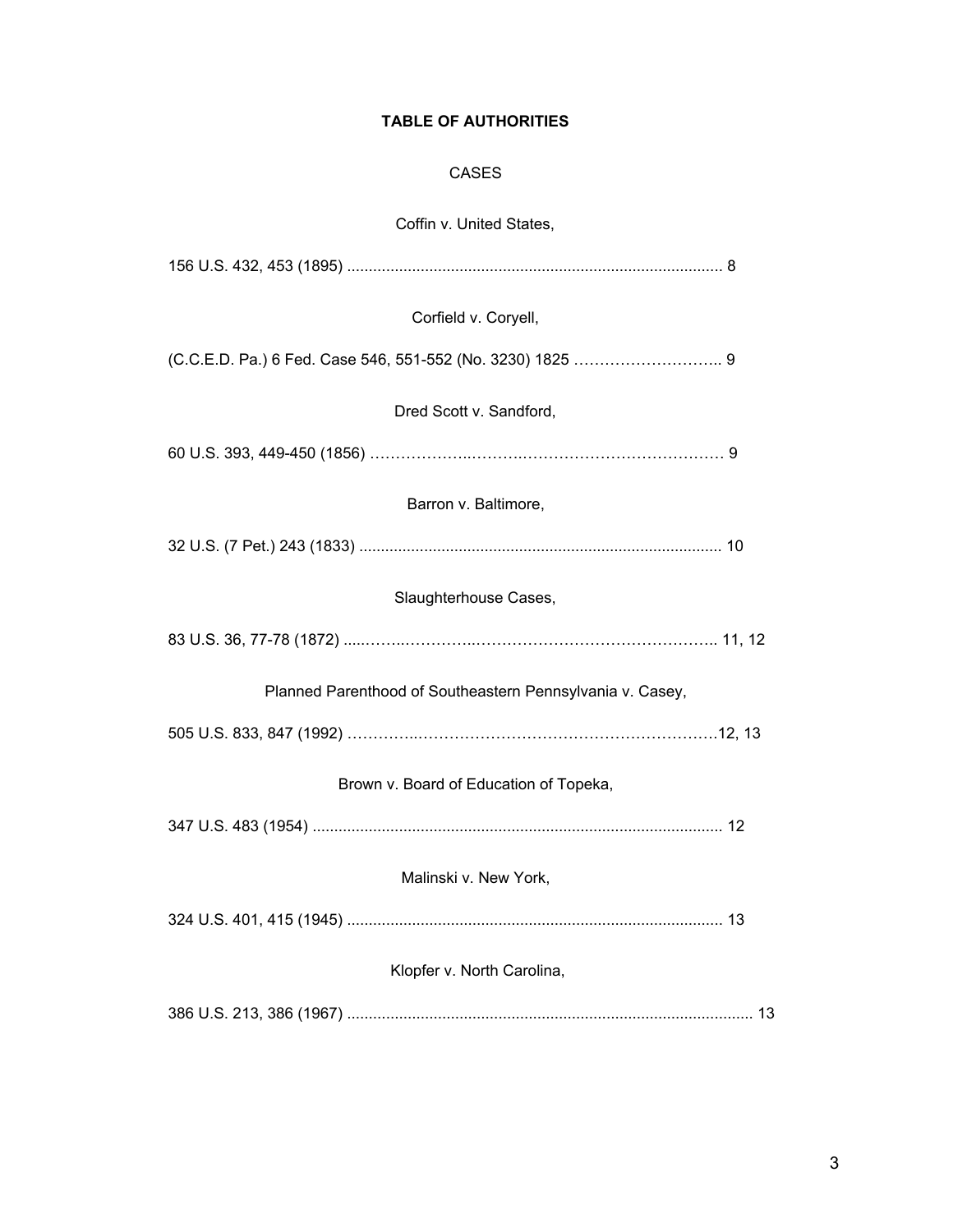| Gitlow v. New York,                    |
|----------------------------------------|
|                                        |
| Texas v. Johnson,                      |
|                                        |
| CONSTITUTIONAL PROVISIONS AND STATUTES |
|                                        |
|                                        |
|                                        |
|                                        |
|                                        |
|                                        |
|                                        |
|                                        |
|                                        |

# OTHER AUTHORITIES

| Stephanie Jurkowski, Civil Forfeiture LII / Legal Information Institute (2017), |  |
|---------------------------------------------------------------------------------|--|
| https://www.law.cornell.edu/wex/civil forfeiture (last visited Feb 18, 2019)    |  |
|                                                                                 |  |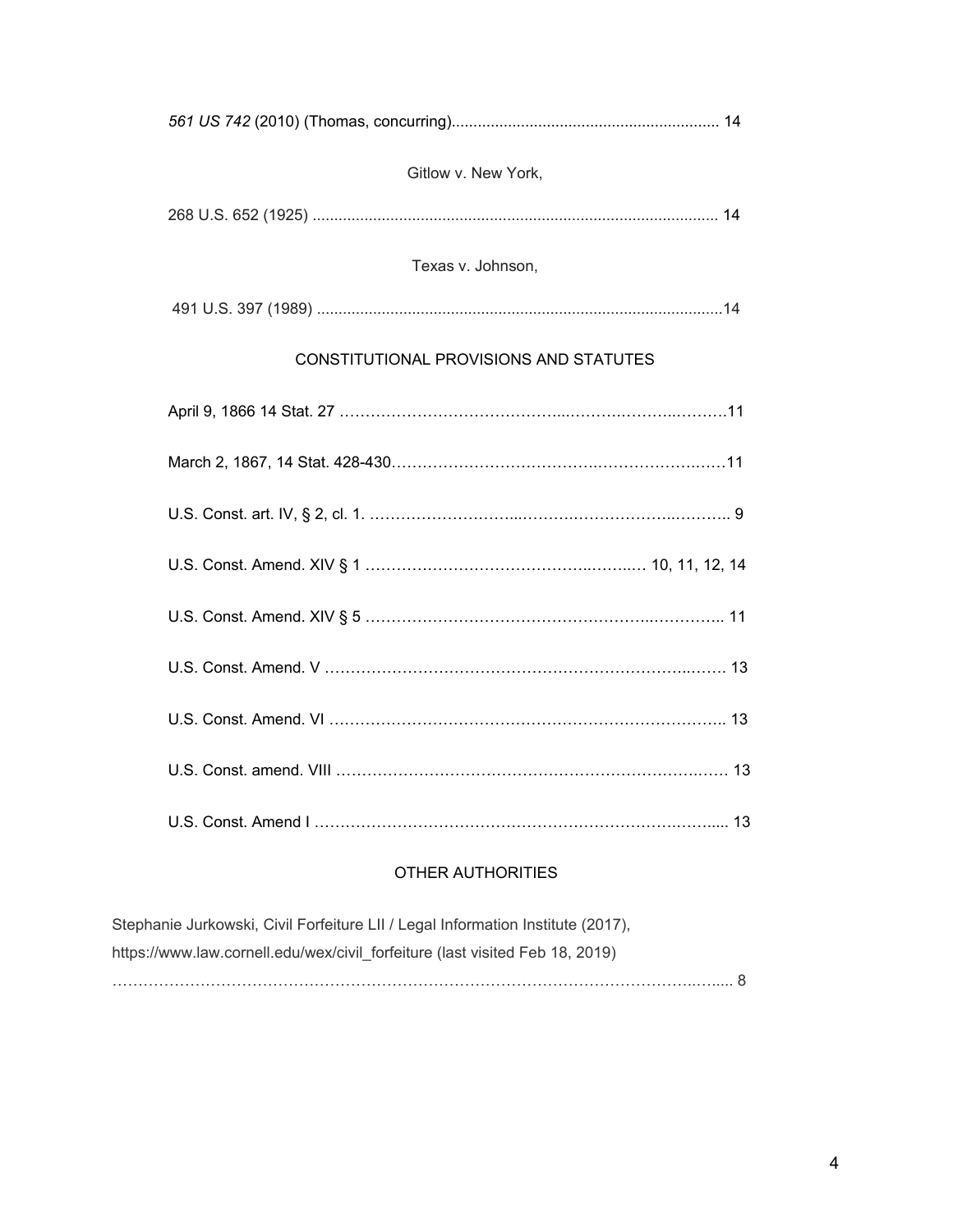| Sarah Stillman & Sarah Stillman, Punishment Without Crime The New Yorker                                |
|---------------------------------------------------------------------------------------------------------|
| https://www.newyorker.com/magazine/2013/08/12/taken (2017)                                              |
|                                                                                                         |
| Asset Forfeiture Abuse, American Civil Liberties Union,                                                 |
| https://www.aclu.org/issues/criminal-law-reform/reforming-police-practices/asset-forfeiture-abuse (last |
| visited Feb 18, 2019)                                                                                   |
|                                                                                                         |
| "Congress Debates the Fourteenth Amendment (1866).", Congress Debates the Fourteenth Amendment          |
| (1866) The Columbia Encyclopedia, 6th ed (2019),                                                        |
| https://www.encyclopedia.com/history/dictionaries-thesauruses-pictures-and-press-releases/congress-de   |
| bates-fourteenth-amendment-1866 (last visited Feb 15, 2019)                                             |
|                                                                                                         |
|                                                                                                         |
|                                                                                                         |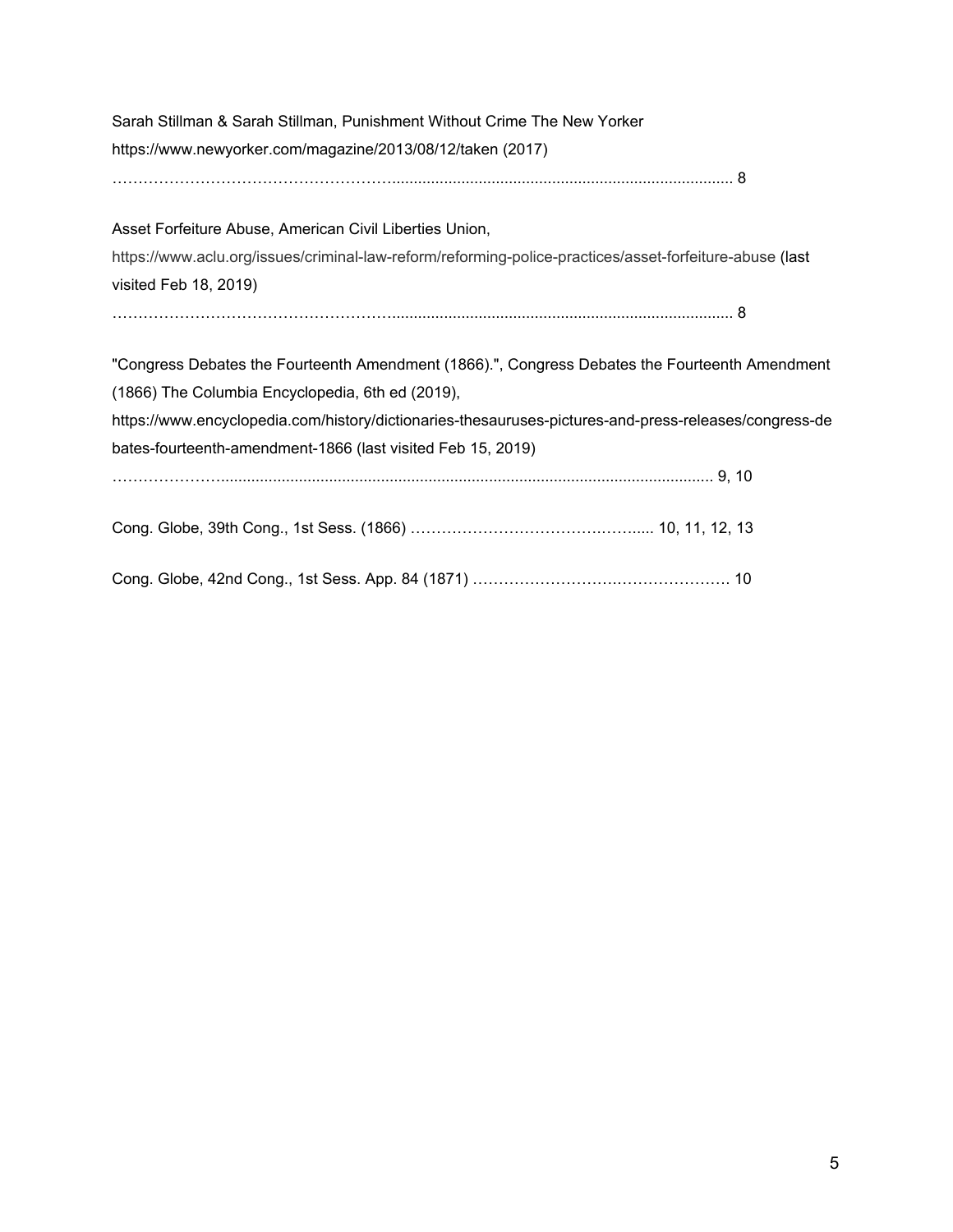#### BACKGROUND

In 2013, Tyson Timbs was arrested for buying and transporting heroin between Marion and Richmond, Indiana using his 2012 Land Rover LR2. Two years later, Timbs pled guilty to charges of dealing and conspiracy to commit threat, to which he paid subsequent fees to the state. After being criminally charged, Timbs was sued by a private law firm, on behalf of the state, who sought forfeiture of Timbs's Land Rover. The forfeiture was refused, however, when the trial court and Indiana Court of Appeals stated that the action was a violation of the Excessive Fines Clause of the Eighth Amendment because the forfeiture was deemed grossly disproportionate to the weight of Timbs's offense. The Indiana Supreme Court ruled to overturn the trial court and the Indiana Court of Appeals, reversing their statement and ruling that the Excessive Fines Clause does not apply to the states.

#### SUMMARY OF ARGUMENT

Civil Forfeiture is a Threat to Liberty.

In civil forfeiture, property is seized and held by the state. The property owner must prove their property was not involved in a crime by a preponderance of evidence in order for it to be returned.

The legal environment is so permissive of civil forfeiture that arbitrary seizure has become a means through which large portions of law enforcement perpetuate and fund themselves. The state's dependence on the seizure of property through questionable means from Citizens for its functioning constitutes a threat to the liberty of the American people.

A diligent textual and historical understanding of the Fourteenth Amendment leads to the conclusion that the Privileges or Immunities Clause is Best Suited to incorporate protections of the Bill of Rights

The antebellum interpretation of the Privileges and Immunities Clause of Article IV, Section 2 was inconsistent. In the absence of a definitive meaning of Article IV's Privileges and Immunities Clause, the Fourteenth Amendment's Privileges or Immunities Clause should be evaluated based on the intent of its authors.

Representative John Bingham, in the Congressional Debates surrounding the Fourteenth Amendment's ratification, specifically states that the purpose of the Fourteenth Amendment is, essentially, to incorporate the Bill of Rights against the states. Bingham, a principal author of the Privileges or Immunities Clause, did everything he could to ensure this came to pass, even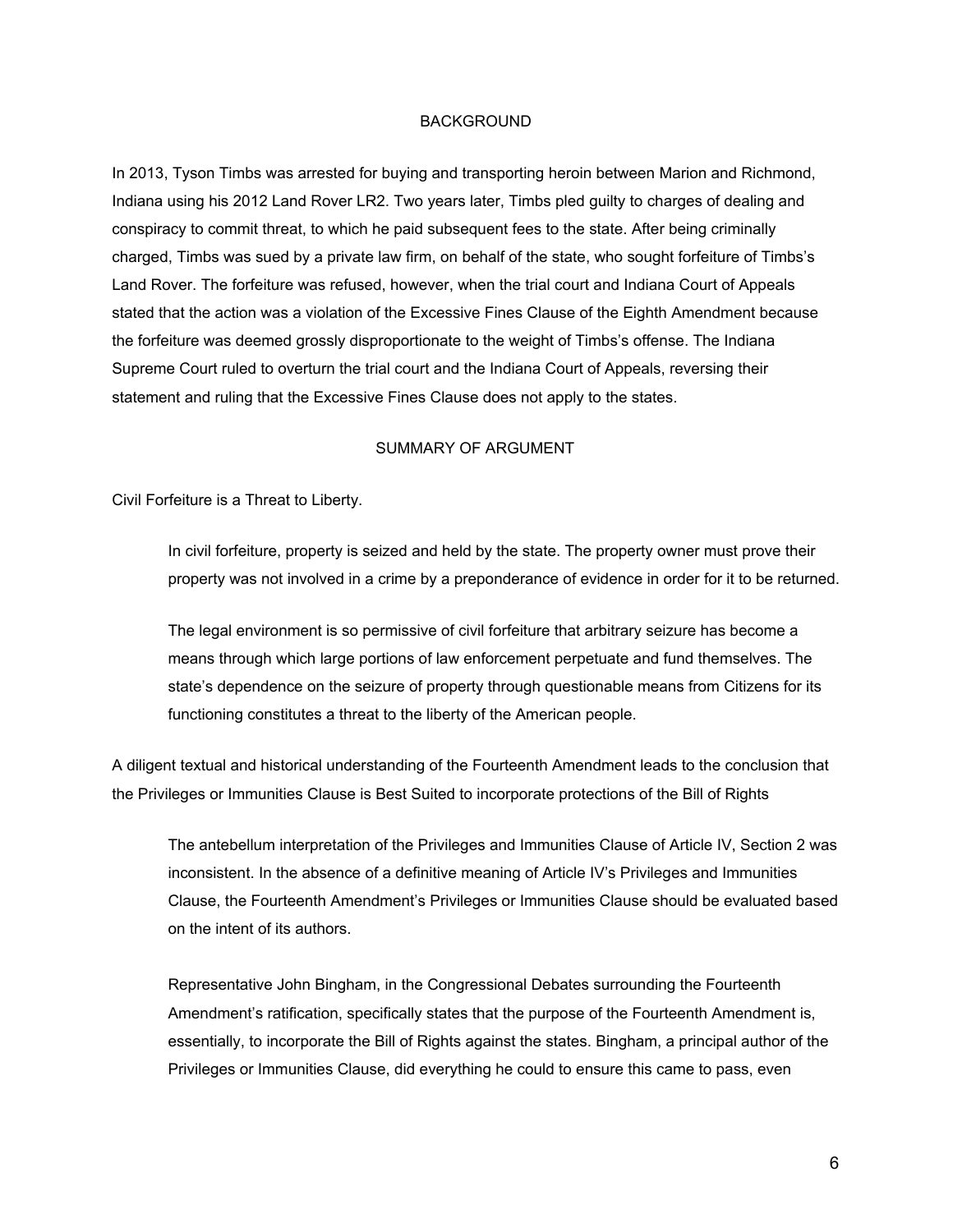rewriting his original draft of section 1 to ensure the privileges or immunities clause would be interpreted to apply the bill of rights, including the Excessive Fines Clause, to the states.

The constant pursuit of Reconstruction Congress was to protect civil rights from the states. This contradicts Justice Miller's interpretation in the *Slaughterhouse Cases* that incorporation through the Privileges or Immunities Clause was not intended in the Fourteenth Amendment. Because *Slaughterhouse* so flagrantly disregards the intent of the Fourteenth amendment, it should be abandoned or overturned.

The language of the Excessive Fines Clause of the Eighth Amendment demands a substantive, rather than procedural, protection that must be provided through the Privileges or Immunities Clause of the Fourteenth Amendment.

The Due Process Clause of Fourteenth Amendment ensures that none are to be deprived of life, liberty, or property without fair judicial proceedings.

The Excessive Fines Clause cannot be incorporated using this procedural protection, as the language of the Due Process Clause of the Fourteenth Amendment states, "nor excessive fines imposed," which grants a substantive protection against excessive fines. Incorporation of the Excessive Fines Clause of the Eighth Amendment through the Due Process Clause of the Fourteenth Amendment, therefore, would necessarily rest on the basis of Substantive Due Process.

Substantive Due Process is an inappropriate method for incorporation of protections of the Bill of Rights, including the excessive fines clause. Justice Thomas' concurrence in *Chicago v. Mcdonald* and the court's explications in *Planned Parenthood v Casey* point out the contradictory nature of Substantive Due Process*.* Incorporating the Eighth Amendment this way would be another heinous misuse of the Due Process Clause.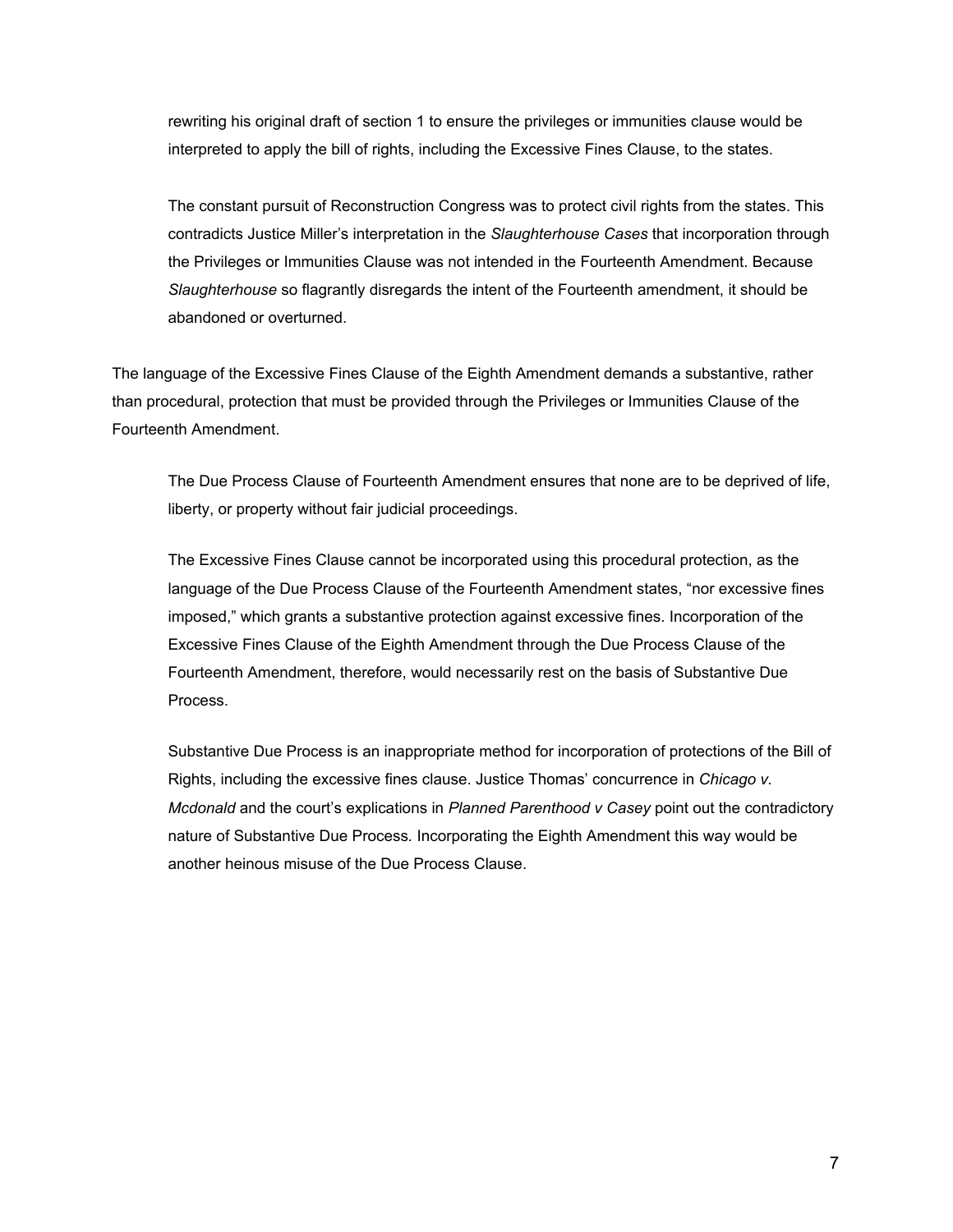#### **ARGUMENT I. CIVIL FORFEITURE**

# BECAUSE OF ITS NATURE AND GROWING TREND OF ABUSE, CIVIL FORFEITURE IS A THREAT TO LIBERTY

Civil forfeiture occurs when the government seizes property suspected of being involved in a crime (Stephanie Jurkowski, Civil Forfeiture LII / Legal Information Institute (2017), (last visited Feb 18, 2019)). These *in rem*, or against the property, proceedings do not require criminal charges to be filed against the owner of the property *Id*. This distinction is important because it allows the government to conduct the forfeiture in a civil trial and avoid strongly worded mandate for presumption of innocence in *Coffin v. United States* that "[presumption of innocence is] axiomatic and elementary, and its enforcement lies at the foundation of the administration of our criminal law" (*Coffin v. United States, 156 U.S. 432, 453 (1895))*. Despite this fantastical notion of punishing objects, the owner is still deprived of his property rights. After seizure, the property owner "must prove that the property was not involved in nor obtained as a result of illegal activity" in order for the property to be returned *Jurkowski, Supra*.

This legal environment has allowed civil forfeiture to play an ever increasing role in policing. A US Attorney General once boasted "It's now possible for a drug dealer to serve time in a forfeiture-financed prison after being arrested by agents driving a forfeiture-provided automobile while working in a forfeiture-funded sting operation" (*Sarah Stillman & Sarah Stillman, Punishment Without Crime The New Yorker (2017)).* The Police' use of these dubious procedures for a large portion of their funding is dangerous. Institutions, by their nature, seek to perpetuate themselves. The fact that the police can use forfeitures as a means of self-perpetuation is a threat to to private property rights. The amount of property taken through civil forfeiture has been increasing year over year, and the property disproportionately comes from minorities and the poor (Asset Forfeiture Abuse, American Civil Liberties Union, (last visited Feb 18, 2019)).

Because of the threat civil forfeitures pose to our rights, they constitute a threat to American Liberty and must not be allowed to continue.

#### **ARGUMENT II. PRIVILEGES OR IMMUNITIES CLAUSE**

A DILIGENT TEXTUAL AND HISTORICAL UNDERSTANDING OF THE FOURTEENTH AMENDMENT LEADS TO THE CONCLUSION THAT THE PRIVILEGES OR IMMUNITIES CLAUSE IS BEST SUITED TO INCORPORATE PROTECTIONS OF THE BILL OF RIGHTS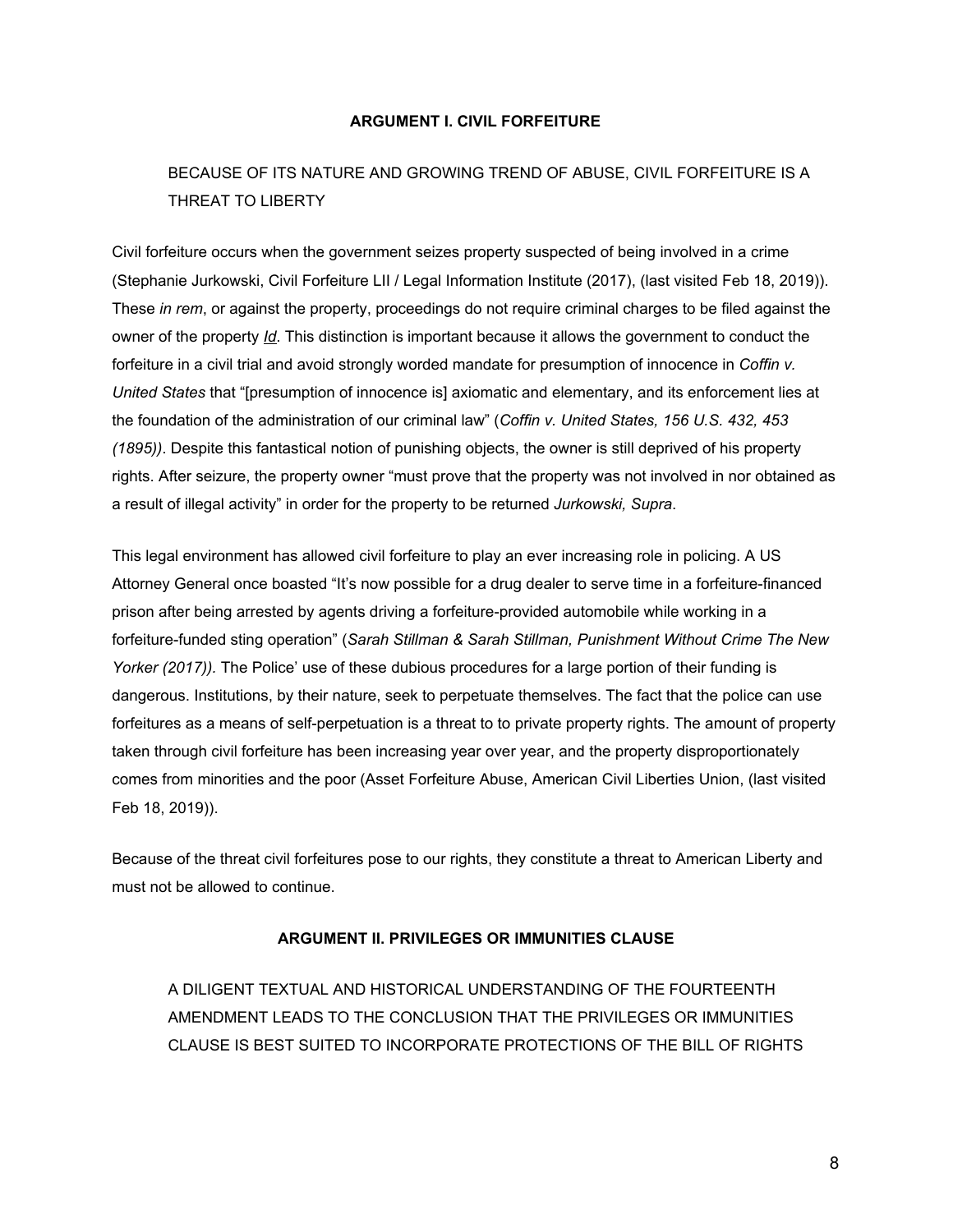Though the application of the Privileges or Immunities Clause of the Fourteenth Amendment has essentially been eradicated by Supreme Court precedent, there still remains a historical and textual grounding for its importance and appropriateness as a means of incorporation over the Due Process Clause of the Fourteenth Amendment.

Antebellum case law did not provide a consistent definition for the Privileges and Immunities described in Article IV, Section 2. Clause 1 reads, "The Citizens of each State shall be entitled to all Privileges and Immunities of Citizens in the several States" (U.S. Const. art. IV, § 2, cl. 1.). In *Corfield v Coryell,* the Privileges and Immunities of Citizens mentioned here were interpreted by a circuit court judge to include things like "The right of a citizen of one state to pass through, or to reside in any other state… to claim the benefit of the writ of habeas corpus… and an exemption from higher taxes or impositions that are paid by the other citizens of the state" (Corfield v. Coryell: (C.C.E.D. Pa.) 6 Fed. Case 546, 551-552 (No. 3230) 1825). Significantly, the ruling in *Corfield* declined to include the rights enumerated in the Bill of Rights amongst the Privileges and Immunities of Citizens. There can be little doubt that *Dred Scott v Sandford*, in which Justice Taney writes that "the Rights and Privileges of the Citizen are regulated and plainly defined by the Constitution itself" before listing protections of the Bill of Rights among those Privileges (specifically including Free Speech, Right of Petition, Free Exercise, and Immunity from Anonymous Witnesses amongst others), was in the front of drafters' minds when crafting the Fourteenth amendment (Dred Scott v. Sandford, 60 U.S. 393, 449-450 (1856)). These rulings contradict one another in their interpretations of the Privileges of Citizenship, though *Scott* does not overturn *Corfield.* This demonstrates an ambivalence as to the meaning of Privileges and Immunities on the part of the justice system *prior* to the Fourteenth amendment.

In lieu of an authoritative declaration on the meaning of the 'Privileges and Immunities' guaranteed by Article IV, we must look to the intent of the Fourteenth Amendment's authors to determine the meaning and scope of the Privileges or Immunities Clause of the Fourteenth Amendment. The congressional debates surrounding the passage of the Fourteenth Amendment show that its authors intended for the Privileges or Immunities Clause to incorporate the Bill of Rights against the states. Representative John Bingham (R-OH), who helped draft Section 1 of the Fourteenth Amendment, describes it as "a simple, strong, plain declaration that equal laws and equal and exact justice shall hereafter be secured within every State of the Union," and states during the debates that "[the Fourteenth amendment] is to apply to other states also that have in their constitutions and laws to-day provisions in direct violation of every principle of our Constitution" (*"Congress Debates the Fourteenth Amendment (1866)."*, *Congress Debates the Fourteenth Amendment (1866)* The Columbia Encyclopedia, 6th ed (2019)). Bingham emphasizes the application of the Bill of Rights over the states, delineating that "the Constitution limits only the action of Congress, and is not a limitation on the States. This amendment supplies that defect, and allows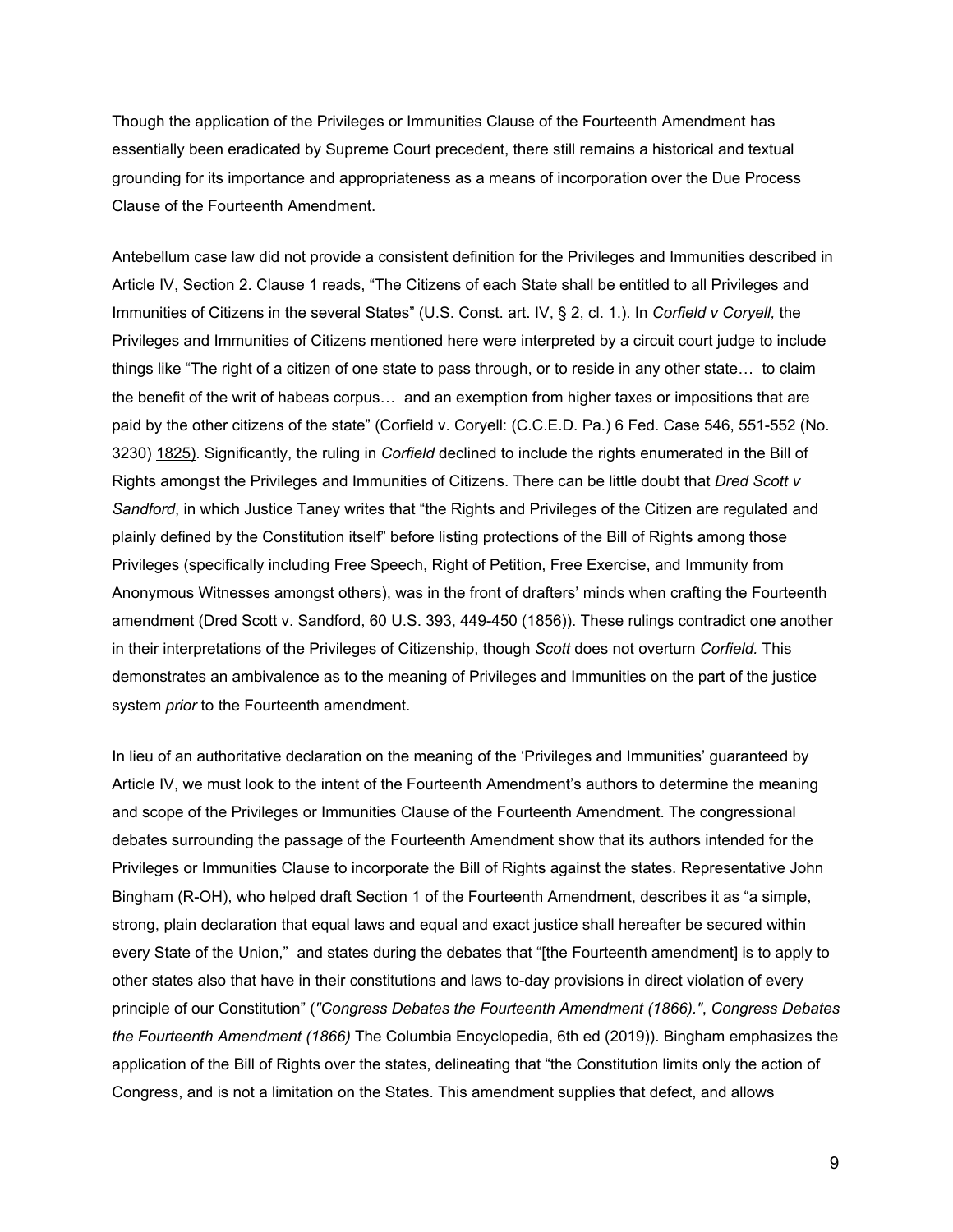Congress to correct the unjust legislation of the States, so far that the law which operates upon one man shall operate equally upon all" (*Id*). This idea that the federal government would restrict state action that violates a person's civil rights and liberties was a radical attitude at the time. Bingham represented this transformative mindset, calling the current state of affairs a 'defect' and demanding more control over the states through section 1 of the Fourteenth Amendment *Id.*

Representative Bingham was the principal author of Section 1 of the Fourteenth Amendment and wrote an original draft that was later changed in order to better serve Bingham's goals for full incorporation. This original draft of the section read "The Congress shall have power to make all laws which shall be necessary and proper to secure to the citizens of each State all privileges and immunities of citizens in the several States, and to all persons in the several States equal protection in the rights of life, liberty, and property" (Cong. Globe, 39th Cong., 1st Sess. 1034 (1866)). Bingham intended that the Fourteenth Amendment should "not transfer the laws of one State to another State," but should "secure to the citizens of each State all the privileges and immunities of the citizens of the United States in the several states" (Cong. Globe, 39th Cong., 1st Sess. 1095 (1866)). After receiving critique regarding the clarity of his original draft from a fellow congressman, Bingham became convinced that "Constitutions should have their provisions so plain that it will be unnecessary for courts to give construction to them" (Cong. Globe, 39th Cong., 1st Sess. 1095 (1866)) because the courts would be unwilling to go beyond the very minimum of what the constitution could be construed to demand.

To this end, Bingham wrote a more clear and explicit version that became Section 1 of the Fourteenth Amendment. Beyond collegial critiques, Bingham's examination of the case *Barron v. Baltimore* (32 U.S. (7 Pet.) 243 (1833)) also prompted him to revise his draft, which read "All persons born or naturalized in the United States, and subject to the jurisdiction thereof, are citizens of the United States and of the State wherein they reside. No State shall make or enforce any law which shall abridge the privileges or immunities of citizens of the United States; nor shall any State deprive any person of life, liberty, or property, without due process of law; nor deny to any person within its jurisdiction the equal protection of the laws" (U.S. Const. Amend. XIV § 1). The language was altered as to address the court's finding in *Barron v. Baltimore* that "[h]ad the framers of [the bill of rights] intended them to be limitations on the powers of the State governments they would have imitated the framers of the original Constitution, and have expressed that intention" more explicitly (Cong. Globe, 42nd Cong., 1st Sess. App. 84 (1871) (quoting *Barron*, *Id*. at 243)). With this consequence in mind, Bingham took great care to specifically delineate the limiting effect of the Fourteenth Amendment on the states. Every sentence in Section 1 was crafted with intent, the intent to extend federal power over the states. To ignore any aspect or nullify any meaning of the amendment is an egregious betrayal of its intent.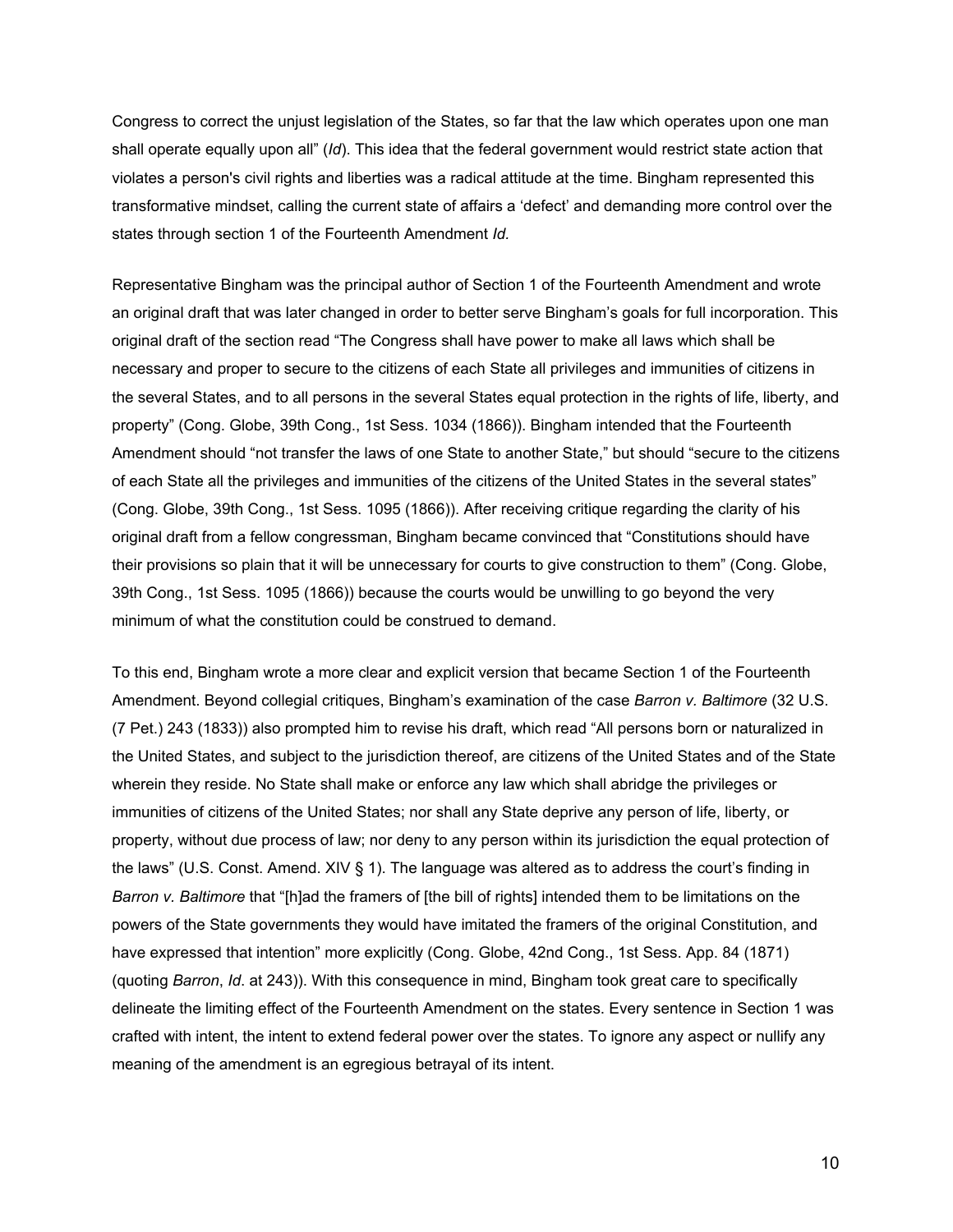Among what Bingham considered "Privileges or Immunities" was the Bill of Rights: "Gentlemen admit the force of provisions in the Bill of Rights, that the citizens of the United States shall be entitled to all the Privileges and Immunities of citizens of the United States in the several States" (Cong. Globe, 39th Cong., 1st Sess. 1089 (1866)). The amendment, under Bingham's explicit intent, then "arm[s] the Congress [...] with the power to enforce the Bill of Rights as it stands in the Constitution [...]" (Cong. Globe, 39th Cong,, 1st Sess. 1088 (1866)), including the Excessive Fines Clause of the Eighth Amendment. Senator Jacob Howard (R-MI), in his speech to the Senate about the Fourteenth Amendment, similarly interpreted the scope of the definition of Privileges or Immunities, concluding that the phrase meant "the personal rights guaranteed [sic] and secured by the first eight amendments of the Constitution; [...] here is a mass of privileges, immunities, and rights, some of them secured by the second section of the fourth article of the Constitution, [...] some by the first eight amendments of the Constitution" (Cong. Globe, 39th Cong., 1st Sess. 2765 (1866)). Both Bingham and Howard represent the will of the draftees and the intent of the Fourteenth Amendment to wield the Bill of Rights against the states through the Privileges or Immunities Clause. The Excessive Fines Clause, as a result, is also applied to the states

If the actions of Congress during the period of early reconstruction following the elections of 1866 were to be summed up, they could be aptly described as sharing a singular purpose: protection of civil rights and liberties *from* the states. As they seized the reigns of reconstruction from President Johnson, who they believed was allowing the South to reestablish racial control, the 39th Congress passed "[a]n Act to protect all Persons in the United States in their Civil Rights, and furnish the Means of their vindication" (April 9, 1866 14 Stat. 27), better known as the Civil Rights Act of 1866. In 1868, the Fourteenth Amendment, which granted citizenship for African Americans, promised equal protection of the law, and gave Congress enforcement power for these transformative provisions, amongst others, was adopted (see U.S. Const. Amend. XIV § 1, 5). In 1867, Congress divided the rebellious states into military districts to ensure the rights of African Americans would be protected, even providing for the trial of civilians in military courts (see March 2, 1867, 14 Stat. 428-430). Through the passage of these acts and amendments, Congress demonstrated through action that it was bent on ensuring the protection and security of Civil Rights and liberties from *State* violation through *Federal* law.

The Fourteenth Amendment's Privileges or Immunities Clause states "No State shall make or enforce any law which shall abridge the privileges or immunities of citizens of the United States" (U.S. Const. Amend. XIV, § 1). In the *Slaughterhouse* decision, Judge Miller asks "Was it the purpose of the Fourteenth Amendment, by the simple declaration that no State should make or enforce any law which shall abridge the privileges or immunities of citizens of the United States, to transfer the security and protection of… civil rights… from the States to the Federal government?... was it intended to bring within the power of Congress the entire domain of civil rights heretofore belonging exclusively to the States?"

11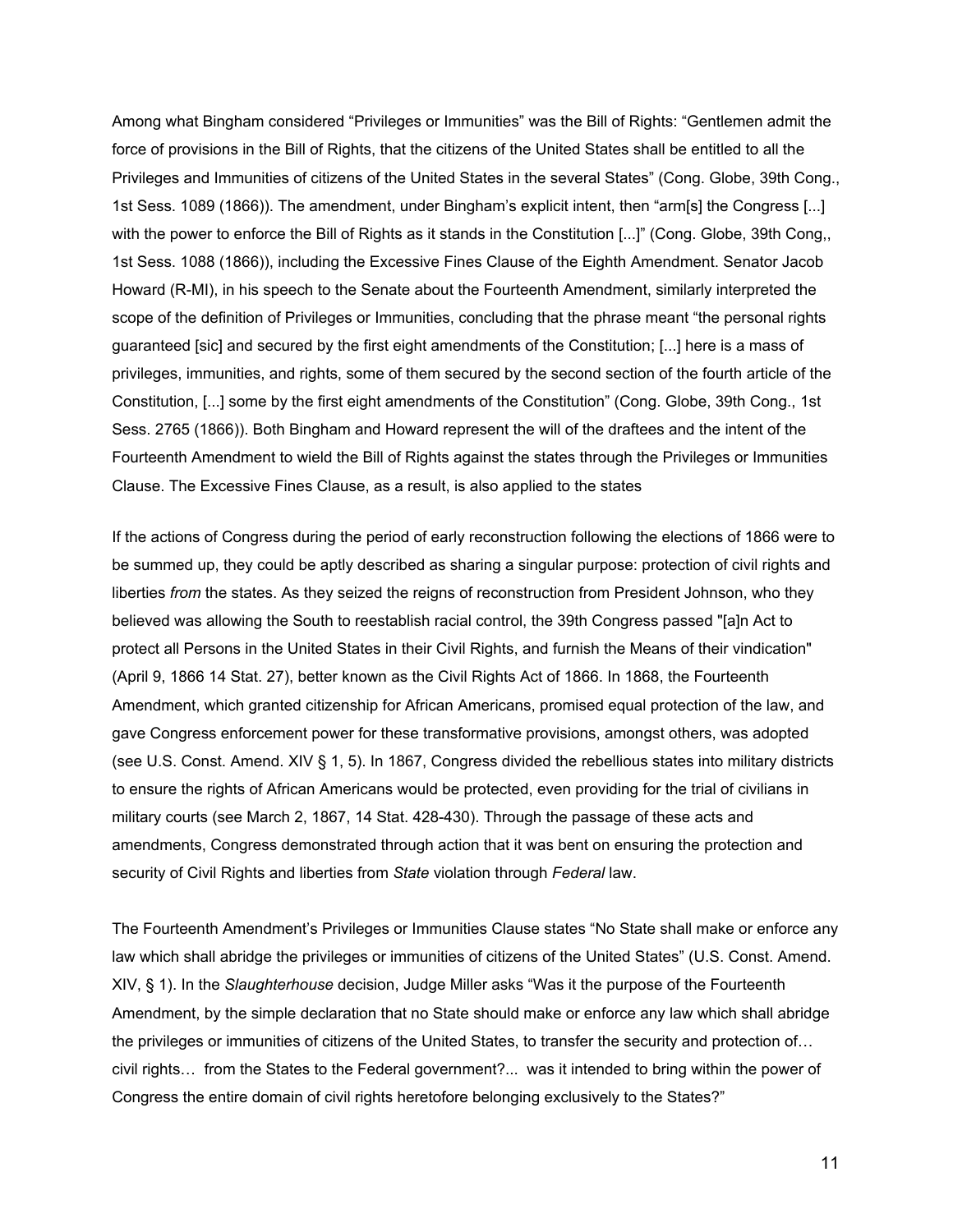(Slaughterhouse Cases, 83 U.S. 36, 77 (1872)). As previously discussed, the purpose of the Fourteenth Amendment according to Bingham was to "arm the Congress… with the power to enforce the Bill of Rights as it stands in the Constitution" for the purpose of protecting Civil Rights and Liberties (Cong. Globe, 39th Cong., 1st Sess. 1088 (1866)).

Disregarding the original intent of the Reconstruction Congress, Justice Miller improperly "draw[s] from the consequences" rather than the text to make his decision in *Slaughterhouse* (Slaughterhouse Cases, 83 U.S. 36, 78 (1872)). Miller expresses fears that striking down the Louisiana statute would make the court "a perpetual censor upon all legislation of the States, on the civil rights of their own citizens, with authority to nullify such as it did not approve as consistent with those rights." *Id.* Pondering this "departure from the structure and spirit of our institutions" that would produce "[radical] changes in the theory of the relations of the State and Federal governments to each other and of both these governments to the people," Miller balks-- concluding that "no such results were intended by the Congress which proposed these amendments," *Id* and writing a decision that doctrinally castrates the Fourteenth Amendment's core protection.

The *Slaughterhouse* decision wholly disregards the intent of the Fourteenth Amendment. Reflective of a desire to preserve the status quo and avoid the radical change demanded by the Fourteenth Amendment, the decision has left the Amendment's text mutilated for almost 150 years. Despite *Slaughterhouse,* the Fourteenth Amendment has *still* made the Federal Courts "a perpetual censor upon all legislation of the States" (See *Planned Parenthood v. Casey, Brown v. Board of Education,* and countless others) and has dramatically changed "the theory of the relations of the State and Federal governments to each other and both… to the people." *Id.* As a result, Miller's worst fears for the transformative impact of the Fourteenth Amendment's text are a fait accompli*.* The only reason this court still adheres to *Slaughterhouse* is an attachment to precedent. Such an attachment is important-- common law is the currency of our legal system. This acknowledged, clinging to a 150 year old ruling that *mocked* the intended meaning of the Privileges or Immunities Clause of the Fourteenth Amendment and paralyzed the progress of Civil Rights and liberties rings patently unwise.

### **ARGUMENT III. DUE PROCESS CLAUSE**

THE LANGUAGE OF THE EXCESSIVE FINES CLAUSE DEMANDS A SUBSTANTIVE RATHER THAN A PROCEDURAL PROTECTION THAT MUST BE PROVIDED THROUGH THE FOURTEENTH AMENDMENT'S PRIVILEGES OR IMMUNITIES CLAUSE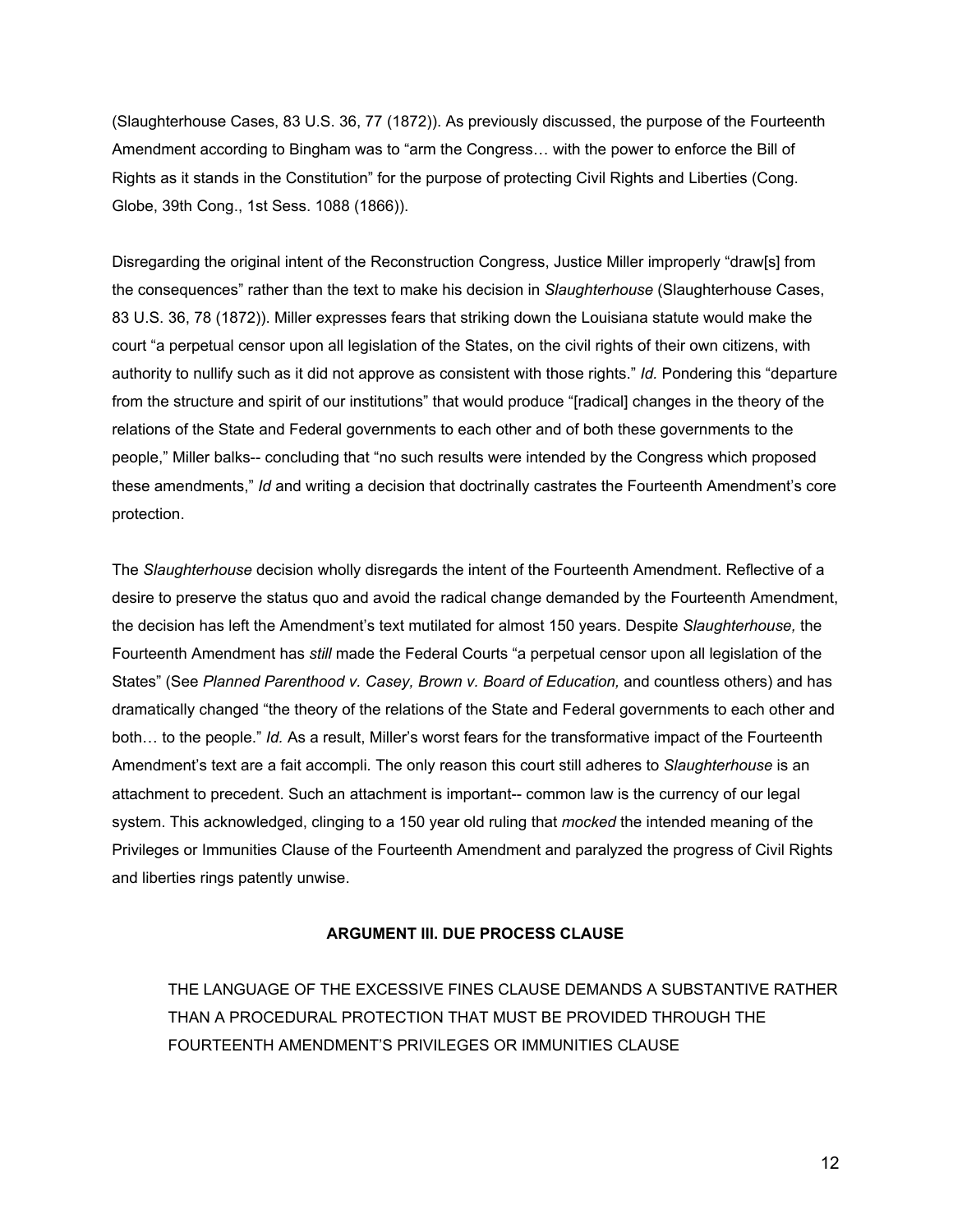The Due Process Clause of the Fourteenth Amendment states "nor shall any State deprive any person of life, liberty, or property, without due process of law" (U.S. Const. Amend. XIV § 1). Bingham (R-OH), the principal drafter of Section 1, assumed its Due Process Clause, though applied to the states, would have an identical meaning to the Fifth Amendment's Due Process Clause: "nor be deprived of life, liberty, or property, without due process of law" (U.S. Const. Amend. V). Indeed, as Justice Frankfurter would cogently note later, "[t]o suppose that 'due process of law' meant one thing in the Fifth Amendment and another in the Fourteenth is too frivolous to require elaborate rejection" (*Malinski v. New York*, 324 U.S. [401,](https://supreme.justia.com/cases/federal/us/324/401/#415) 415 (1945), (Frankfurter, J., concurring). When Bingham was asked what was meant "by 'due process of law,'" he replied that "the courts had settled that long ago" (Cong. Globe, 39th Cong., 1st Sess. 1089 (1866)). A plain textual reading of the clause "nor be deprived of life, liberty, or property, without due process of law" (U.S. Const. Amend. V, see also *Planned Parenthood v. Casey,* 505 US 833, 847 (1992)) leads us to conclude that none can be deprived of "life liberty or property," except by appropriate judicial proceedings.

The excessive fines clause cannot be incorporated using this procedural protection. Procedural protections incorporated through the Due Process Clause of the Fourteenth Amendment, such as the Sixth amendment's guarantee of a "speedy and public trial" (U.S. Const. Amend. VI), merely ensure a procedure is followed before deprivation of life, liberty or property (*See Klopfer v. North Carolina, 386 U.S. 213, 386 (1967)).* While Due Process is required for the issuance of a fine, the language "nor excessive fines imposed" grants a substantive rather than a procedural protection against excessive fines. In other words, the language of the clause provides that under no circumstances can an "excessive fine" be issued (U.S. Const. amend. VIII), just as the first amendment affirms that we cannot "abridge the freedom of speech" (U.S. Const. Amend I). Because this protection is substantive rather than procedural, incorporation of the Excessive Fines Clause of the 8th Amendment through the Due Process Clause of the Fourteenth Amendment would have to rely on the doctrine of Substantive Due Process.

Substantive due process, a doctrine that is used to secure so many of our fundamental liberties, is oxymoronic. "Substance" and "process" have contradictory meanings. This court concedes that "a literal reading of the Clause might suggest that it governs only the procedures by which a State may deprive persons of liberty," but recalls that procedural protections "have in this country 'become bulwarks also against arbitrary legislation'" *(Planned Parenthood v. Casey,* 505 US 833, 847 (1992)). In plainer terms, *procedural* protections have been used to adjudicate *substantive* limits on governments. The phrase "Substantive due Process" is an unholy matrimony of two terms with as much internal consistency as "honest thief," "peacekeeper missile," or "wise fool." As Justice Thomas notes in concurrence, Substantive Due Process is "a legal fiction. The notion that a constitutional provision that guarantees only 'process' before a person is deprived of life, liberty, or property could define the substance of those rights strains